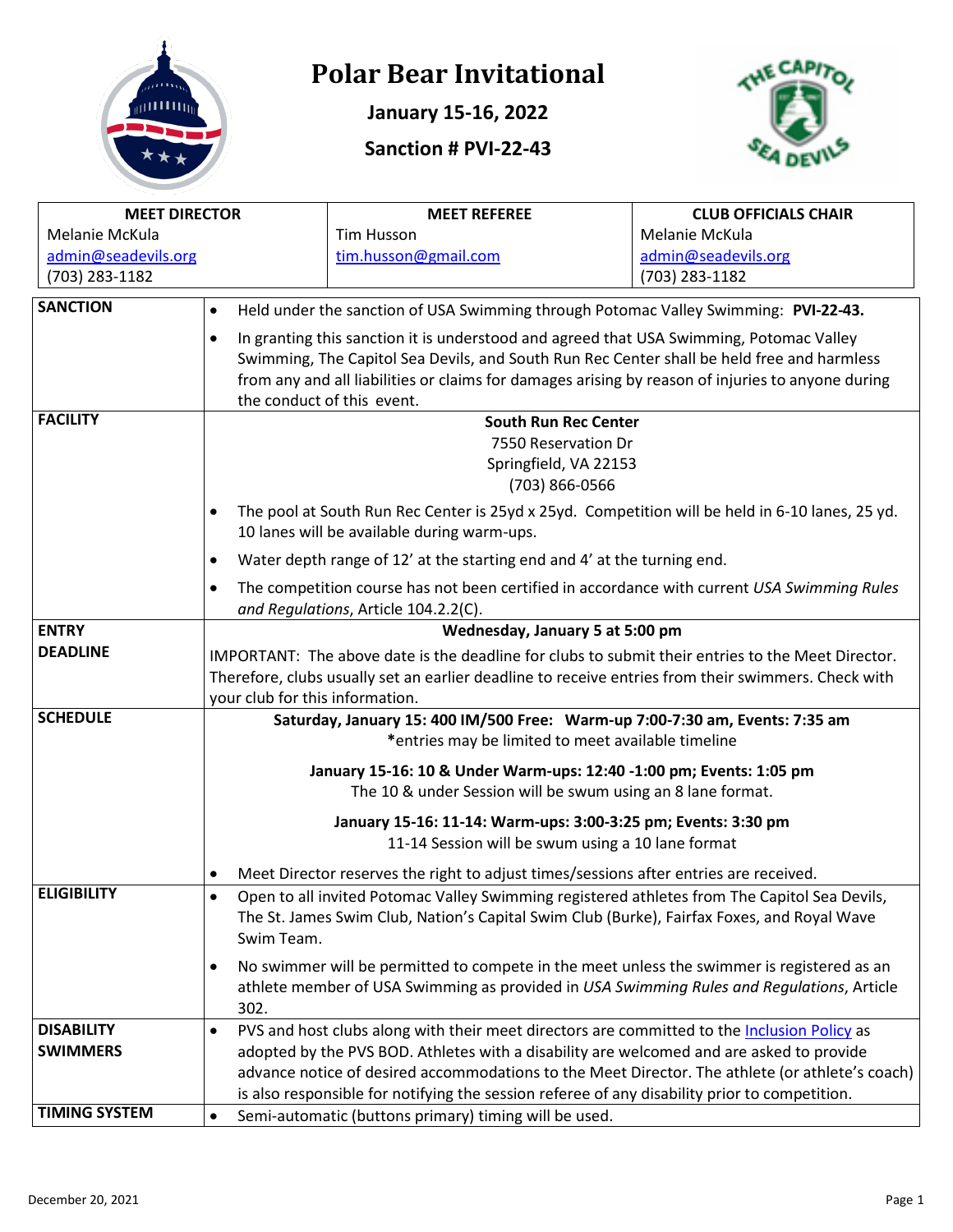| COVID-19<br><b>CONSIDERATIONS</b> | An inherent risk of exposure to COVID-19 exists in any public place where people are present.<br>$\bullet$<br>COVID-19 is a contagious disease that can lead to severe illness and death. According to the<br>Centers for Disease Control and Prevention, senior citizens and individuals with underlying<br>medical conditions are especially vulnerable.                                                                                                                                                                                                                                                                                                                                                                                                                 |
|-----------------------------------|----------------------------------------------------------------------------------------------------------------------------------------------------------------------------------------------------------------------------------------------------------------------------------------------------------------------------------------------------------------------------------------------------------------------------------------------------------------------------------------------------------------------------------------------------------------------------------------------------------------------------------------------------------------------------------------------------------------------------------------------------------------------------|
|                                   | USA Swimming, Inc., cannot prevent you (or your child(ren)) from becoming exposed to,<br>$\bullet$<br>contracting, or spreading COVID-19 while participating in USA Swimming sanctioned events. It is<br>not possible to prevent against the presence of the disease. Therefore, if you choose to<br>participate in a USA Swimming sanctioned event, you may be exposing yourself to and/or<br>increasing your risk of contracting or spreading COVID-19.                                                                                                                                                                                                                                                                                                                  |
|                                   | BY ATTENDING OR PARTICIPATING IN THIS COMPETITION, YOU VOLUNTARILY ASSUME ALL RISKS<br>$\bullet$<br>ASSOCIATED WITH EXPOSURE TO COVID-19 AND FOREVER RELEASE AND HOLD HARMLESS USA<br>SWIMMING, POTOMAC VALLEY SWIMMING, THE CAPITOL SEA DEVILS, AND SOUTH RUN REC<br>CENTER AND EACH OF THEIR OFFICERS, DIRECTORS, AGENTS, EMPLOYEES OR OTHER<br>REPRESENTATIVES FROM ANY LIABILITY OR CLAIMS INCLUDING FOR PERSONAL INJURIES, DEATH,<br>DISEASE OR PROPERTY LOSSES, OR ANY OTHER LOSS, INCLUDING BUT NOT LIMITED TO CLAIMS<br>OF NEGLIGENCE AND GIVE UP ANY CLAIMS YOU MAY HAVE TO SEEK DAMAGES, WHETHER<br>KNOWN OR UNKNOWN, FORESEEN OR UNFORESEEN, IN CONNECTION WITH EXPOSURE,<br>INFECTION, AND/OR SPREAD OF COVID-19 RELATED TO PARTICIPATION IN THIS COMPETITION. |
|                                   | We have taken enhanced health and safety measures for all attending this meet, however we<br>$\bullet$<br>cannot guarantee that you will not become infected with COVID-19. All attending this meet<br>must follow all posted instructions while in attendance. An inherent risk of exposure to COVID-19<br>exists in any public place where people are present. By attending this meet, you acknowledge<br>the contagious nature of COVID-19 and voluntarily assume all risks related to exposure to COVID-<br>19.                                                                                                                                                                                                                                                        |
|                                   | By choosing to attend this meet you agree to comply with all health and safety mandates and<br>$\bullet$<br>guidelines of USA Swimming, Potomac Valley Swimming, the Commonwealth of Virginia and<br>Fairfax County.                                                                                                                                                                                                                                                                                                                                                                                                                                                                                                                                                       |
|                                   |                                                                                                                                                                                                                                                                                                                                                                                                                                                                                                                                                                                                                                                                                                                                                                            |
| COVID-19<br><b>PROTOCOLS</b>      | Before registering your young swimmer, please consider that they can manage themselves for<br>$\bullet$<br>the duration of the meet session with just their coach overseeing them, including being able to<br>visit the bathroom independently.                                                                                                                                                                                                                                                                                                                                                                                                                                                                                                                            |
|                                   | Before entering the facility, participants are required to be able to answer the following<br>$\bullet$<br>questions and will only be permitted entrance if answering with "no":<br>Do you feel any symptoms that fall under the symptoms of COVID-19 (fever over<br>$\circ$<br>100.4, cough, shortness of breath, etc.)?<br>Has anyone in your family been sick or diagnosed with COVID-19 in the last 14 days?<br>$\circ$<br>Has someone you've been in contact with been diagnosed with COVID-19 or been in<br>$\circ$                                                                                                                                                                                                                                                  |
|                                   | contact with someone who has in the past 14 days?                                                                                                                                                                                                                                                                                                                                                                                                                                                                                                                                                                                                                                                                                                                          |
|                                   | Each session will be limited to 100 swimmers.<br>$\bullet$                                                                                                                                                                                                                                                                                                                                                                                                                                                                                                                                                                                                                                                                                                                 |
|                                   | Athletes should arrive and depart in their suits if possible.<br>$\bullet$<br>Locker room use should be minimized.<br>$\bullet$                                                                                                                                                                                                                                                                                                                                                                                                                                                                                                                                                                                                                                            |
|                                   | All attendees (athletes, coaches, officials, and volunteers) must wear a mask to enter the facility<br>$\bullet$<br>and throughout the facility, with the exception of athletes when competing or warming<br>up/cooling down.                                                                                                                                                                                                                                                                                                                                                                                                                                                                                                                                              |
|                                   | No one with symptoms of COVID-19 is permitted in the facility.<br>$\bullet$                                                                                                                                                                                                                                                                                                                                                                                                                                                                                                                                                                                                                                                                                                |
|                                   | Spectators are not permitted. The competition will be live streamed on the SDS Facebook page.<br>$\bullet$                                                                                                                                                                                                                                                                                                                                                                                                                                                                                                                                                                                                                                                                 |
| <b>RULES</b>                      | Current USA Swimming rules shall govern this meet.<br>$\bullet$<br>All applicable adults participating in or associated with this meet acknowledge that they are                                                                                                                                                                                                                                                                                                                                                                                                                                                                                                                                                                                                           |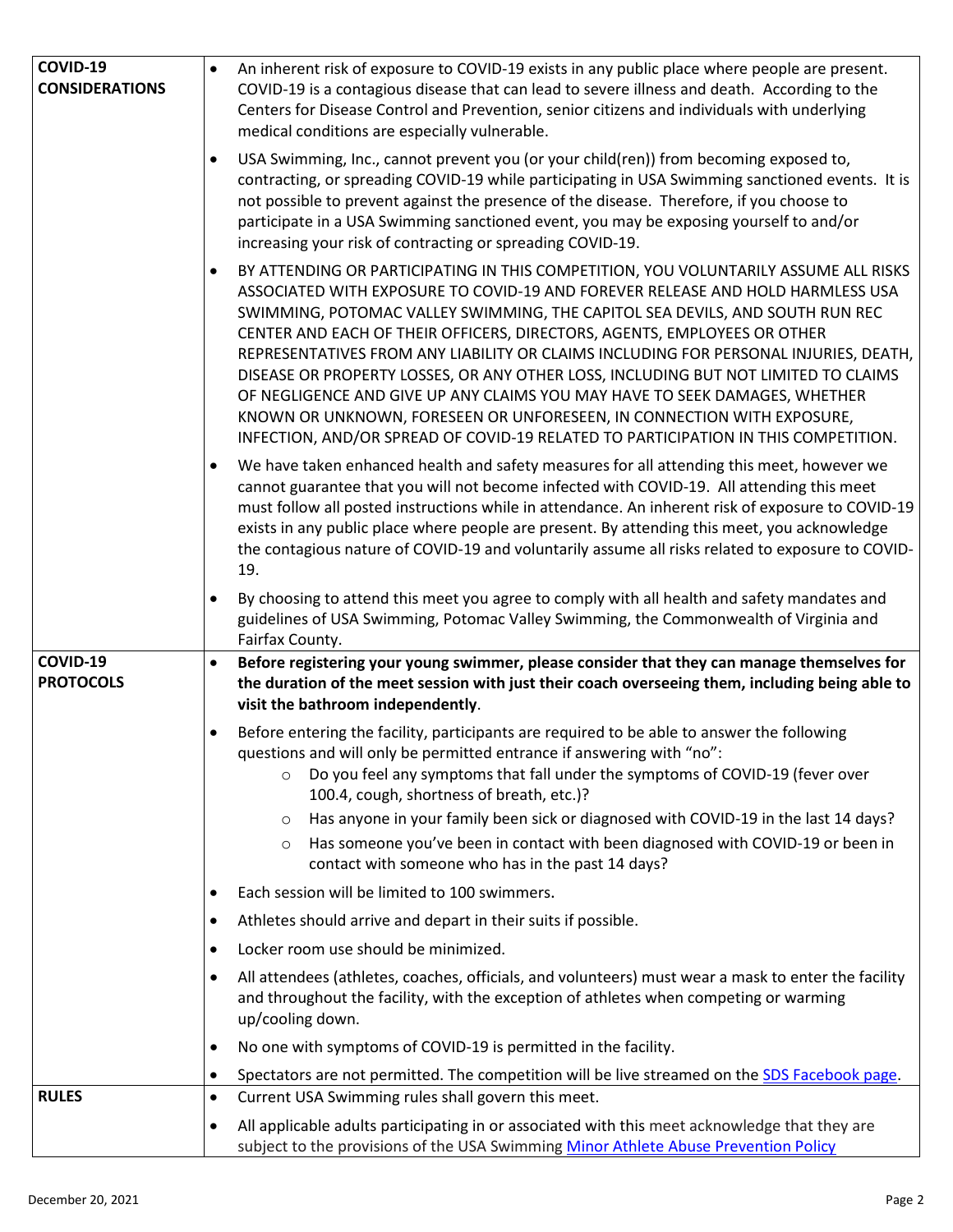|                                      | ("MAAPP"), and that they understand that compliance with the MAAPP policy is a condition of<br>participation in the conduct of this competition.                                                                                                                                                                                                                                                                                                     |
|--------------------------------------|------------------------------------------------------------------------------------------------------------------------------------------------------------------------------------------------------------------------------------------------------------------------------------------------------------------------------------------------------------------------------------------------------------------------------------------------------|
|                                      | No on-deck USA Swimming registration is permitted.<br>$\bullet$                                                                                                                                                                                                                                                                                                                                                                                      |
|                                      | In compliance with USA Swimming Rules and Regulations, the use of audio or visual recording<br>$\bullet$<br>devices, including a cell phone is not permitted in the changing areas, rest rooms, or locker<br>rooms. Per PVS policy, the use of equipment capable of taking pictures (e.g., cell phones,<br>cameras, etc.) is banned from behind the starting blocks during the entire meet, including warm<br>up, competition and cool down periods. |
|                                      | Deck changes are prohibited.<br>٠                                                                                                                                                                                                                                                                                                                                                                                                                    |
|                                      | Any swimmer entered in the meet must be certified by a USA Swimming member coach as being<br>$\bullet$<br>proficient in performing a racing start or must start each race from within the water. When<br>unaccompanied by a member-coach, it is the responsibility of the swimmer or the swimmer's<br>legal guardian to ensure compliance with this requirement.                                                                                     |
|                                      | Operation of a drone or any other flying devices is prohibited over the venue (pools,<br>$\bullet$<br>athlete/coach areas, spectator areas and open ceiling locker rooms) any time athletes, coaches,<br>officials and/or spectators are present.                                                                                                                                                                                                    |
|                                      | Dive-over starts will be used.<br>$\bullet$                                                                                                                                                                                                                                                                                                                                                                                                          |
|                                      | The Meet Director and the PVS Technical Committee reserve the right to limit events, heats,<br>$\bullet$<br>swimmers or adjust the format to conform with the 4-hour provision for sessions that include 12<br>& U events per Rule 205.3.1F.                                                                                                                                                                                                         |
| <b>EVENT RULES</b>                   | All events are timed finals.<br>$\bullet$                                                                                                                                                                                                                                                                                                                                                                                                            |
|                                      | Athletes may enter a total of six (6) events and no more than three (3) per day.<br>٠                                                                                                                                                                                                                                                                                                                                                                |
|                                      | On Saturday, swimmers age 11-12 may participate in either Session 1 OR Session 3.<br>٠                                                                                                                                                                                                                                                                                                                                                               |
|                                      | The 400 IM and 500 Free will be seeded fastest to slowest and will be mixed gender. Swimmers<br>$\bullet$<br>must provide their own timer/counter.                                                                                                                                                                                                                                                                                                   |
|                                      | The meet director reserves the right to alter the format of the meet after entries are received to<br>$\bullet$<br>best accommodate timelines, space availability, and COVID-19 Considerations and COVID-19<br>Protocols, as set forth above.                                                                                                                                                                                                        |
| <b>POSITIVE CHECK IN</b>             | All events will be pre-seeded.<br>$\bullet$                                                                                                                                                                                                                                                                                                                                                                                                          |
| WARM-UP                              | The prescribed PVS warm-up procedures and safety policies will be followed. The Meet Director<br>$\bullet$<br>may determine the structure of warm-up, including times/lane assignments.                                                                                                                                                                                                                                                              |
|                                      | No more than 10 swimmers per lane during warm ups.<br>٠                                                                                                                                                                                                                                                                                                                                                                                              |
| <b>SUPERVISION</b><br><b>SEEDING</b> | Coaches are responsible for the conduct of their swimmers and cleaning up for their team areas.<br>$\bullet$                                                                                                                                                                                                                                                                                                                                         |
| <b>AWARDS</b>                        | All events will be pre-seeded. No Deck Entries will be accepted.<br>$\bullet$<br>No awards will be given.                                                                                                                                                                                                                                                                                                                                            |
| <b>PROGRAMS</b>                      | $\bullet$<br>Meet programs will be available on the SDS website the evening before the meet at<br>$\bullet$                                                                                                                                                                                                                                                                                                                                          |
|                                      | www.seadevils.org                                                                                                                                                                                                                                                                                                                                                                                                                                    |
|                                      | The meet will be available on meet mobile<br>$\bullet$                                                                                                                                                                                                                                                                                                                                                                                               |
| <b>CREDENTIALS</b>                   | Parents not working the meet as a deck official, volunteer timer or other position are not<br>$\bullet$<br>permitted on deck. Only athletes, USA Swimming certified coaches, and deck officials will be<br>permitted on the deck. Coaches and Officials should have proof of active USA Swimming<br>membership with them at all times.                                                                                                               |
| <b>SPECTATOR ENTRY</b>               | No spectators will be allowed in the building. The meet will be live streamed on the Sea Devils<br>$\bullet$                                                                                                                                                                                                                                                                                                                                         |
| <b>FEE</b>                           | Facebook page.                                                                                                                                                                                                                                                                                                                                                                                                                                       |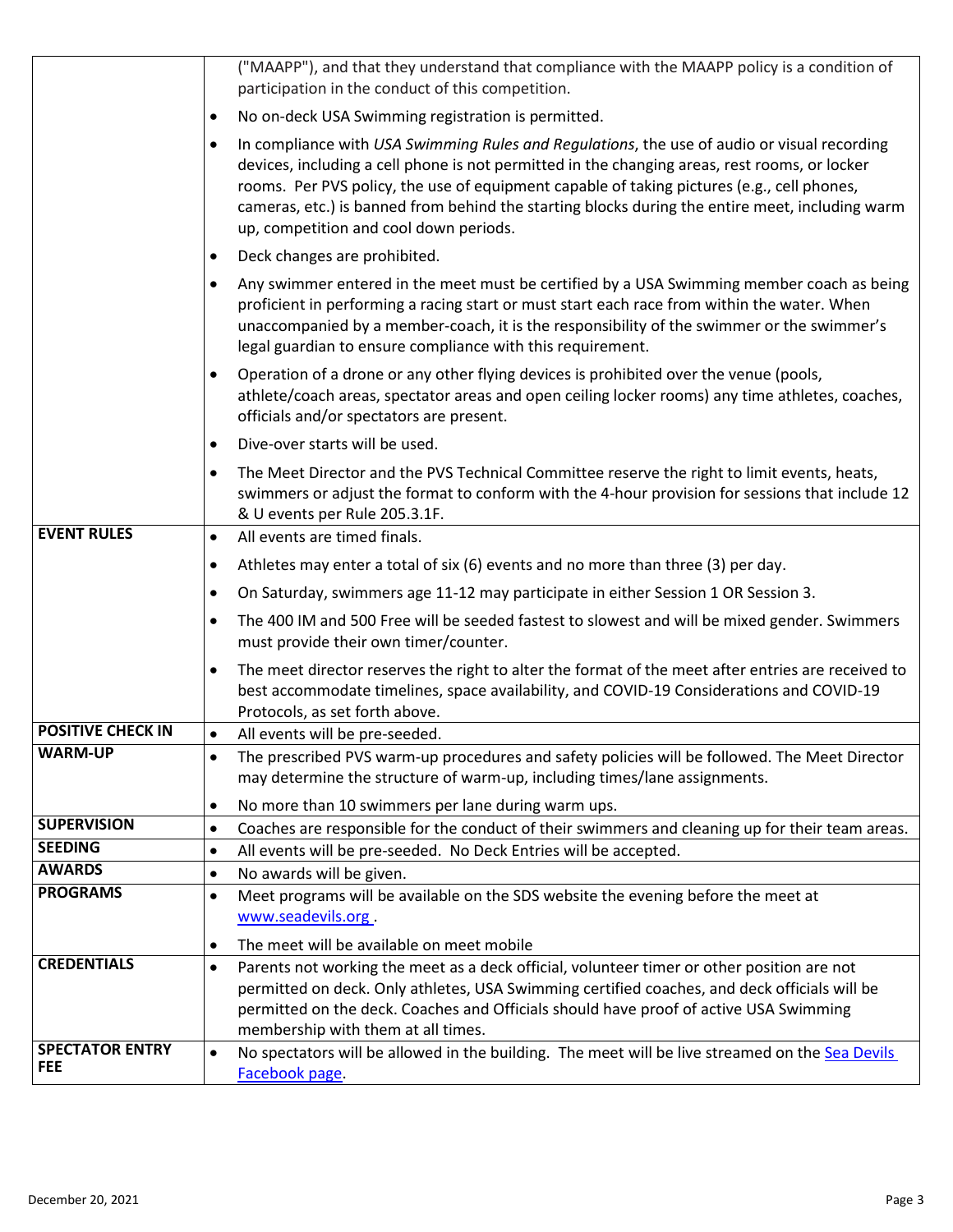| <b>OFFICIALS</b>        | Each participating club is requested to provide at least one table worker or official (Referee<br>$\bullet$<br>Starter, Chief Judge or Stroke & Turn Judge) per session if entering 25 or more splashes.                                                                                                                                                                                                                                                     |  |  |
|-------------------------|--------------------------------------------------------------------------------------------------------------------------------------------------------------------------------------------------------------------------------------------------------------------------------------------------------------------------------------------------------------------------------------------------------------------------------------------------------------|--|--|
|                         | Officials interested in volunteering should contact the Meet Referee, Tim Husson<br>$\bullet$<br>(tim.husson@gmail.com). Officials volunteering for this meet should sign in at the recording<br>table prior to the start of warm-ups. Certified officials who have not previously volunteered<br>should contact the referee upon arrival to make their services available. A comprehensive<br>officials briefing will precede each session during warm-ups. |  |  |
| <b>TIMERS</b>           | Participating clubs are requested to provide timers in proportion to their entries. One timer is<br>$\bullet$<br>requested for each 25 entries.                                                                                                                                                                                                                                                                                                              |  |  |
|                         | Polar Bear - Timer & Volunteer Sign-up<br>$\bullet$                                                                                                                                                                                                                                                                                                                                                                                                          |  |  |
| <b>ENTRY PROCEDURES</b> | Entries should be submitted by email to the Meet Director (admin@seadevils.org).<br>$\bullet$                                                                                                                                                                                                                                                                                                                                                                |  |  |
|                         | Include in the subject of the email, "Monster Mash Invitational - ****" with the club's initials in<br>$\bullet$<br>place of the asterisks. If your club submits multiple entry files include training site in the subject<br>of the email.                                                                                                                                                                                                                  |  |  |
|                         | Include in entry email: entry file, report of entries by name, report of entries by event.<br>$\bullet$                                                                                                                                                                                                                                                                                                                                                      |  |  |
|                         | In the body of your email provide entry numbers (girls, boys, totals), contact information (email,<br>$\bullet$<br>phone, officials contact).                                                                                                                                                                                                                                                                                                                |  |  |
|                         | Entries directly from individual team members will not be accepted.<br>$\bullet$                                                                                                                                                                                                                                                                                                                                                                             |  |  |
|                         | Entries by phone or fax will not be accepted.<br>$\bullet$                                                                                                                                                                                                                                                                                                                                                                                                   |  |  |
|                         | The Meet Director will acknowledge receipt by return email within 24 hours. If<br>$\bullet$<br>acknowledgement is not received in a timely manner, please contact the Meet Director.                                                                                                                                                                                                                                                                         |  |  |
|                         | Any club that enters an unregistered or improperly registered athlete, falsifies an entry in any<br>$\bullet$<br>way, or permits an unregistered coach to represent them will be fined the sum of \$100 by PVS<br>and no further entries will be accepted from that club until the said fine is paid.                                                                                                                                                        |  |  |
| <b>ENTRY FEES</b>       | Per Swimmer Surcharge:<br>\$5                                                                                                                                                                                                                                                                                                                                                                                                                                |  |  |
|                         | Individual event fee:<br>\$10                                                                                                                                                                                                                                                                                                                                                                                                                                |  |  |
|                         | Make checks payable to The Capitol Sea Devils. Checks may be mailed to:<br>$\bullet$<br>PO Box 7965<br>McLean, VA 22106                                                                                                                                                                                                                                                                                                                                      |  |  |
|                         | Entry fees are due with meet entry. Unpaid fees will be reported to the PVS Administrative Office<br>$\bullet$<br>at the conclusion of the meet.                                                                                                                                                                                                                                                                                                             |  |  |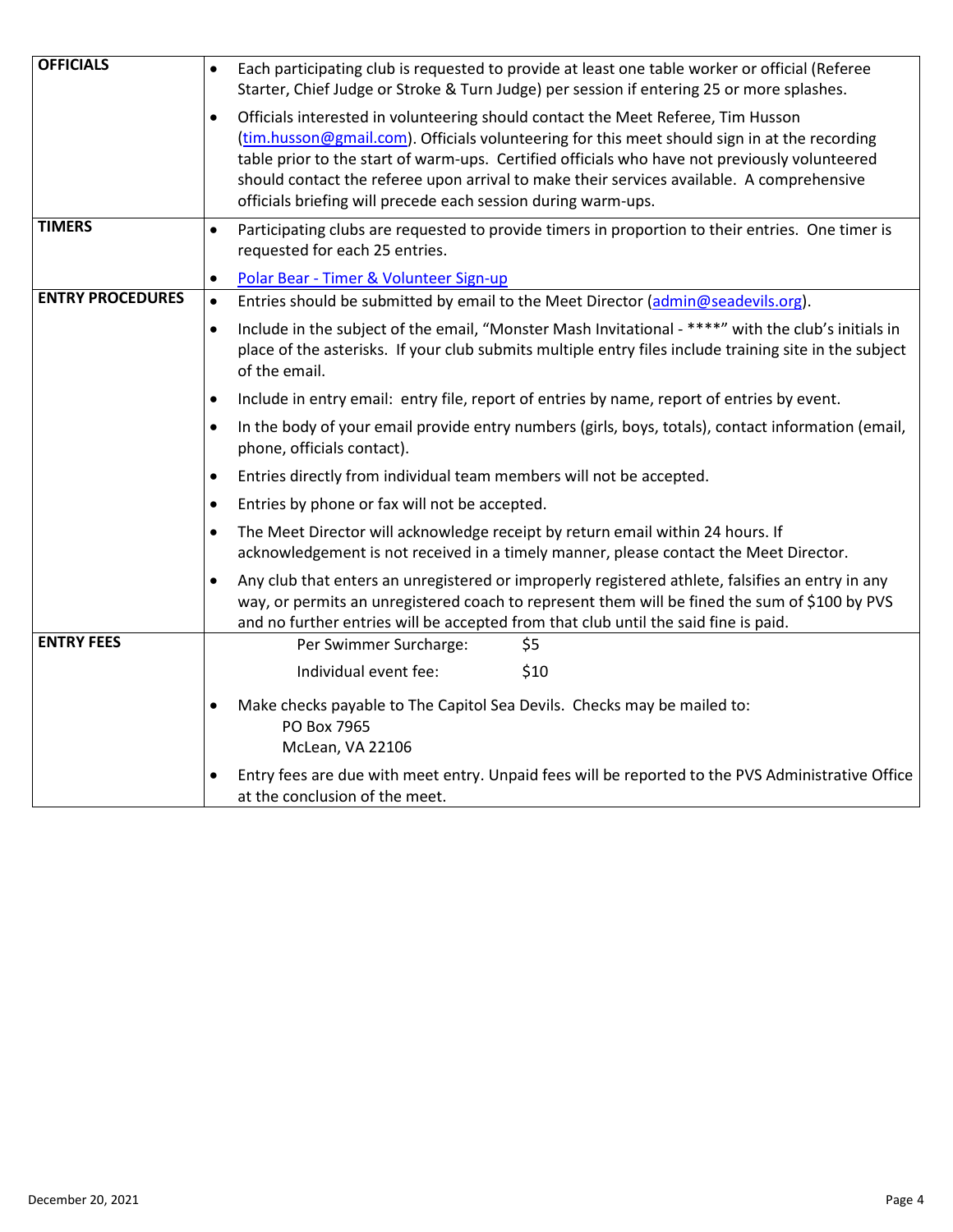## **Polar Bear Invitational**

#### **Session 1 Saturday, January 15th Warm up: 7:00-7:30 am Events: 7:35 am**

| Mixed                | <b>Event</b>    |  |
|----------------------|-----------------|--|
|                      | 11-14 400 IM *  |  |
|                      | 11-14 500 Free* |  |
| *Seeded Fast to Slow |                 |  |

#### **Session 2 Saturday, January 15th Warm up: 12:40-1:00 pm Events: 1:05 pm**

| Girls Event # | <b>Event</b>            | <b>Boys Event #</b> |
|---------------|-------------------------|---------------------|
|               | 8 & Under 25 y Back     |                     |
| 5             | 8 & Under 25 y Breast   |                     |
|               | 10 & Under 200 y IM     |                     |
|               | 7 & Under 50 y Free     | 10                  |
| 11            | 10 & Under 100 y Breast | 12                  |
| 13            | 10 & Under 100 y Fly    | 14                  |
| 15            | 10 & Under 50 y Back    | 16                  |
| 17            | 10 & Under 100 y Free   | 18                  |

#### **Session 3 Saturday, January 15th Warm up: 3:00-3:25 pm Events: 3:30 pm**

| Girls Event # | <b>Event</b>       | <b>Boys Event#</b> |
|---------------|--------------------|--------------------|
| 19            | 11-14 100 y Breast | 20                 |
|               | 11-14 200 y Back   | つつ                 |
| 23            | 11-14 50 y Fly     | 24                 |
| 25            | 11-14 100 y Free   | 26                 |
| 97            | 11-14 50 y Back    | 28                 |
| 29            | 11-14 200 y Fly    |                    |